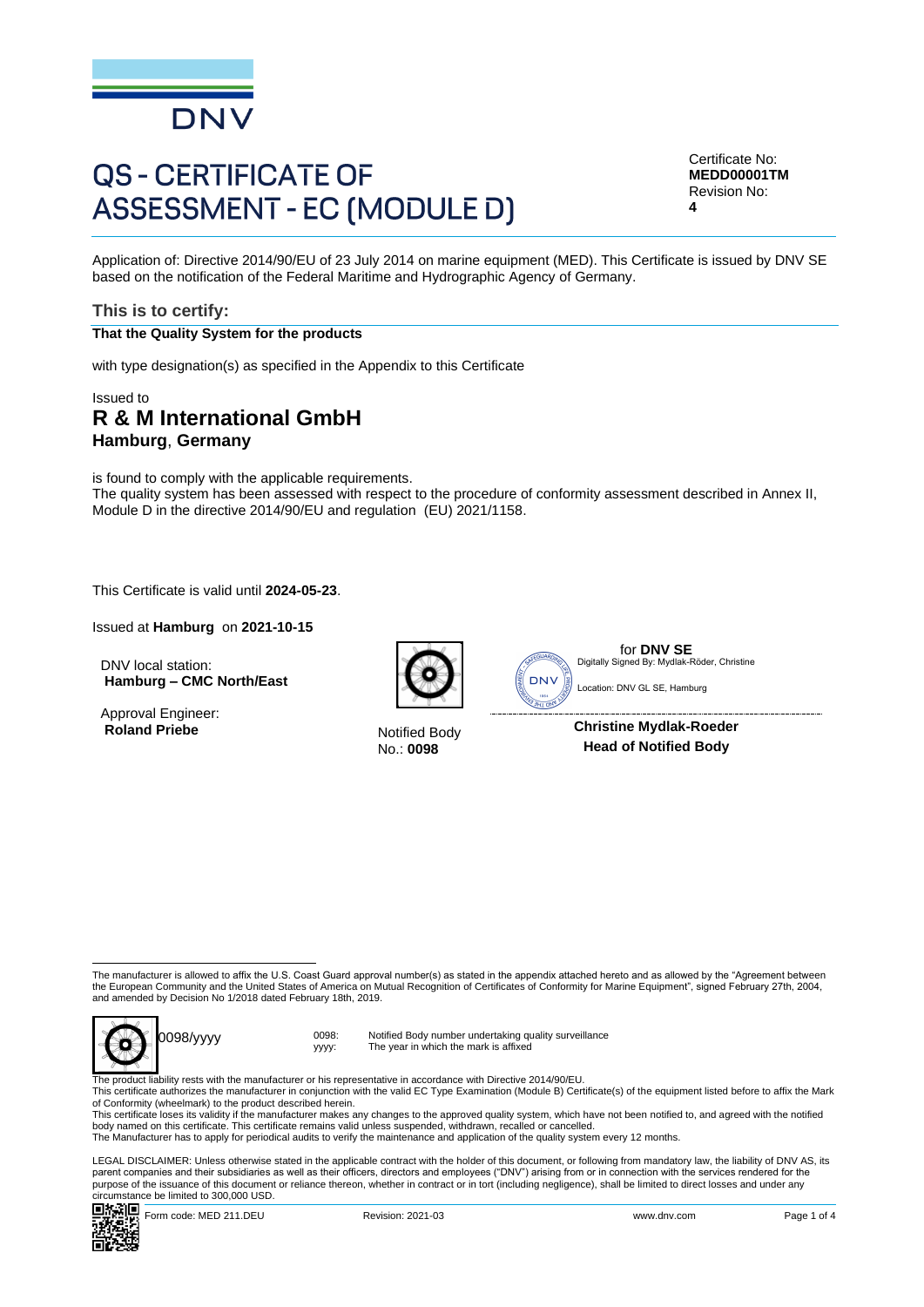

## **APPENDIX**

**Item no. MED/3.11a "A" Class divisions, fire integrity**

| <b>Type designation</b>                   | <b>EC Type-</b><br><b>Examination</b><br><b>Certificate No.</b> | <b>Expiry date</b> | <b>Notified</b><br><b>Body</b><br>No. | <b>USCG</b><br>approval<br>number       |
|-------------------------------------------|-----------------------------------------------------------------|--------------------|---------------------------------------|-----------------------------------------|
| R&M Ceiling pullman bed A-30 <sup>1</sup> | 100234-01                                                       | 2024-03-11         | 0736                                  | 164.105/EC0736<br>/100234-01<br>/EC0098 |

## **Item no. MED/3.11b "B" Class divisions, fire integrity**

| <b>Type designation</b>                                                            | <b>EC Type-</b><br><b>Examination</b><br><b>Certificate No.</b> | <b>Expiry date</b> | <b>Notified</b><br><b>Body</b><br>No. | <b>USCG</b><br>approval<br>number       |
|------------------------------------------------------------------------------------|-----------------------------------------------------------------|--------------------|---------------------------------------|-----------------------------------------|
| W50 - Wall panel without/with fixtures <sup>1</sup>                                | <b>MEDB00006VC</b>                                              | 2025-08-03         | 0098                                  | 164.108/EC0098<br>/MEDB00006VC          |
| SW25NN - Wall panel <sup>1</sup>                                                   | MEDB00006XZ                                                     | 2025-08-02         | 0098                                  | 164.108/EC0098<br>/MEDB00006XZ          |
| C40 - Ceiling panel without/with fixtures <sup>1</sup>                             | MEDB00006Y1                                                     | 2025-07-28         | 0098                                  | 164.110/EC0098<br>/MEDB00006Y1          |
| SD35 - Ceiling panel without/with fixtures <sup>1</sup>                            | MEDB00006G0                                                     | 2025-07-02         | 0098                                  | 164.110/EC0098<br>/MEDB00006G0          |
| MSW50-M - Multi layer wall panel <sup>1</sup>                                      | <b>MEDB00005TE</b><br>Rev.1                                     | 2024-10-07         | 0098                                  | 164.108/EC0098<br>/MEDB00005TE<br>Rev.1 |
| C30 - Ceiling panel without/with fixtures <sup>1</sup>                             | MEDB000050G<br>Rev.1                                            | 2024-08-28         | 0098                                  | 164.108/EC0098<br>/MEDB000050G          |
| W25 - Wall panel without/with fixtures,<br>restricted <sup>1</sup>                 | <b>MEDB000050F</b>                                              | 2024-08-28         | 0098                                  | 164.108/EC0098<br>/MEDB000050F          |
| W25P (light weight) - Wall panel without/with<br>fixtures, restricted <sup>1</sup> | <b>MEDB000050E</b>                                              | 2024-05-02         | 0098                                  | 164.108/EC0098<br>/MEDB000050E          |
| SW25P - Double wall <sup>1</sup>                                                   | 102337-02                                                       | 2024-03-28         | 0736                                  | 164.108/EC0736<br>/102337-02<br>/EC0098 |
| SW50NN - Wall panel <sup>1</sup>                                                   | MEDB0000575                                                     | 2024-03-24         | 0098                                  | 164.108/EC0098<br>/MEDB0000575          |
| R&M Ceiling pullman bed B-15 <sup>1</sup>                                          | 102356-01                                                       | 2024-03-11         | 0736                                  | 164.110/EC0736<br>/102356-01<br>/EC0098 |
| SD48 - Ceiling panel without/with fixtures <sup>1</sup>                            | 102385-00                                                       | 2023-12-17         | 0736                                  | 164.110/EC0736<br>/102385-00<br>/EC0098 |
| W50SJ - Wall panel <sup>1</sup>                                                    | M18007                                                          | 2023-05-28         | 0045                                  | 164.108/EC0045<br>/M18007<br>/EC0098    |
| W25P - perforated double wall system <sup>1</sup>                                  | M18006                                                          | 2023-04-18         | 0045                                  | 164.108/EC0045<br>/M18006<br>/EC0098    |
| Window Box, B-15 <sup>1</sup>                                                      | M18003                                                          | 2023-02-28         | 0045                                  | 164.108/EC0045<br>/M18003<br>/EC0098    |
| Inspection hatch with frame for ceilings <sup>1</sup>                              | 102.353                                                         | 2022-07-09         | 0736                                  | 164.110/EC0736<br>/102.353<br>/EC0098   |
| Marine AP5SN Type Class B-151                                                      | MEDB00002V1<br>Rev.1                                            | 2022-07-02         | 0098                                  | 164.108/EC0098<br>/MEDB00002V1          |
| W25P-Perforated wall panel B-15<br>(Restricted application) <sup>1</sup>           | 102.365                                                         | 2022-05-10         | 0736                                  | 164.108/EC0736<br>/102.365<br>/EC0098   |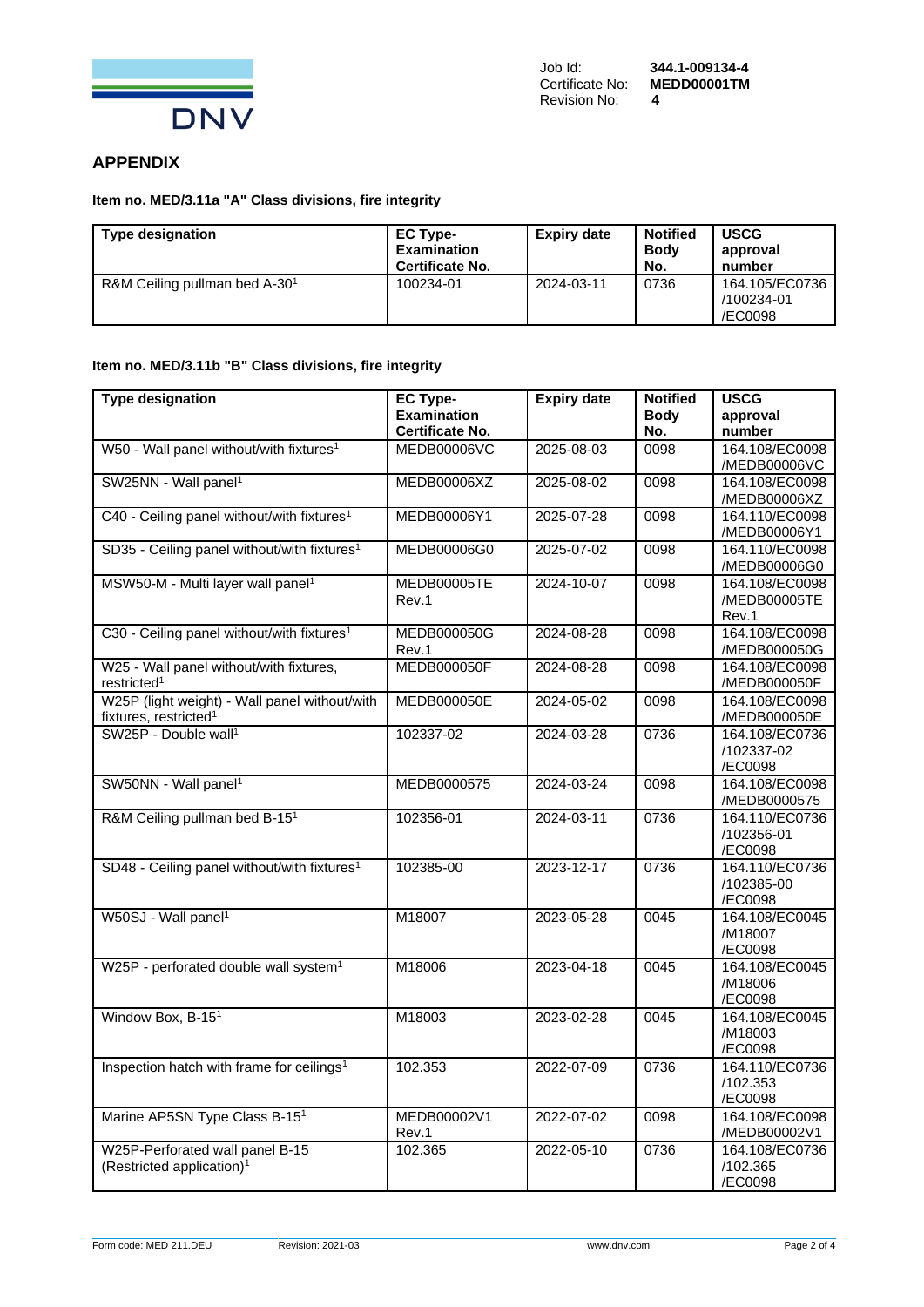

| ED35 <sup>1</sup>                                    | 102.322 | 2022-03-14 | 0736 | 164.110/EC0736<br>/102.322<br>/EC0098 |
|------------------------------------------------------|---------|------------|------|---------------------------------------|
| W25PR - Double sandwich wall perforated <sup>1</sup> | 102.371 | 2022-03-14 | 0736 | 164.108/EC0736<br>/102.371<br>/EC0098 |

**Item no. MED/3.11b A & B Class divisions fire integrity: B class divisions.**

| <b>Type designation</b>                       | <b>EC Type-</b><br><b>Examination</b><br><b>Certificate No.</b> | <b>Expiry date</b> | <b>Notified</b><br><b>Body</b><br>No. | <b>USCG</b><br>approval<br>number       |
|-----------------------------------------------|-----------------------------------------------------------------|--------------------|---------------------------------------|-----------------------------------------|
| SW25NF-AA double wall <sup>1</sup>            | 102338-02                                                       | 2025-02-26         | 0736                                  | 164.108/EC0736<br>/102338-02<br>/EC0098 |
| Window box, class $B-01$                      | 102309-03                                                       | 2024-09-01         | 0736                                  | 164.108/EC0736<br>/102309-03<br>/EC0098 |
| SW25NF - Wall panel <sup>1</sup>              | 102334-02                                                       | 2024-07-28         | 0736                                  | 164.108/EC0736<br>/102334-02<br>/EC0098 |
| SW50NF - Wall panel <sup>1</sup>              | 100221-02                                                       | 2024-07-28         | 0736                                  | 164.108/EC0736<br>/100221-02<br>/EC0098 |
| SW50NN-AA - Wall panel <sup>1</sup>           | 102303-03                                                       | 2024-05-27         | 0736                                  | 164.108/EC0736<br>/102303-03<br>/EC0098 |
| MSW50-Z - Multi layer wall panel <sup>1</sup> | 102335-02                                                       | 2024-03-10         | 0736                                  | 164.108/EC0736<br>/102335-02<br>/EC0098 |

## **Item no. MED/3.16 Fire Doors**

| <b>Type designation</b>                                             | <b>EC Type-</b><br><b>Examination</b><br>Certificate No. | <b>Expiry date</b> | <b>Notified</b><br><b>Body</b><br>No. | <b>USCG</b><br>approval<br>number       |
|---------------------------------------------------------------------|----------------------------------------------------------|--------------------|---------------------------------------|-----------------------------------------|
| A-60E single <sup>1</sup>                                           | MEDB00007M1                                              | 2026-09-20         | 0098                                  | 164.136/EC0098<br>/MEDB00007M1          |
| Integrated cabin / service door - Type IKT /<br>IST <sup>1, 2</sup> | MEDB00007N1                                              | 2026-09-20         | 0098                                  | 164.136/EC0098<br>/MEDB00007N1          |
| Inspection hatch with frame for walls <sup>1</sup>                  | 111077-02                                                | 2024-08-25         | 0736                                  | 164.136/EC0736<br>/111077-02<br>/EC0098 |
| A-60 single door (new concept) <sup>1</sup>                         | MEDB00004VD                                              | 2024-03-24         | 0098                                  | 164.136/EC0098<br>/MEDB00004VD          |
| Door B-15 K501                                                      | <b>MEDB00004CN</b><br>Rev.1                              | 2023-10-03         | 0098                                  | 164.136/EC0098<br>/MEDB00004CN          |
| $B-15M$ double <sup>1</sup>                                         | MEDB00004E7                                              | 2023-09-11         | 0098                                  | 164.136/EC0098<br>/MEDB00004E7          |
| Door B-15 MK2 <sup>1</sup>                                          | MEDB00004CM<br>Rev.1                                     | 2023-09-11         | 0098                                  | 164.136/EC0098<br>/MEDB00004CM          |
| $A-15$ single <sup>1</sup>                                          | MEDB00004C4                                              | 2023-08-13         | 0098                                  | 164.136/EC0098<br>/MEDB00004C4          |
| A-60 single <sup>1</sup>                                            | MEDB00004CK<br>Rev.1                                     | 2023-08-13         | 0098                                  | 164.136/EC0098<br>/MEDB00004CK<br>Rev.1 |
| $B-15K1$                                                            | MEDB0000465<br>Rev.1                                     | 2023-06-25         | 0098                                  | 164.136/EC0098<br>/MEDB0000465          |
| $A-60$ double <sup>1</sup>                                          | MEDB000042Y<br>Rev.1                                     | 2023-05-07         | 0098                                  | 164.136/EC0098<br>/MEDB000042Y          |